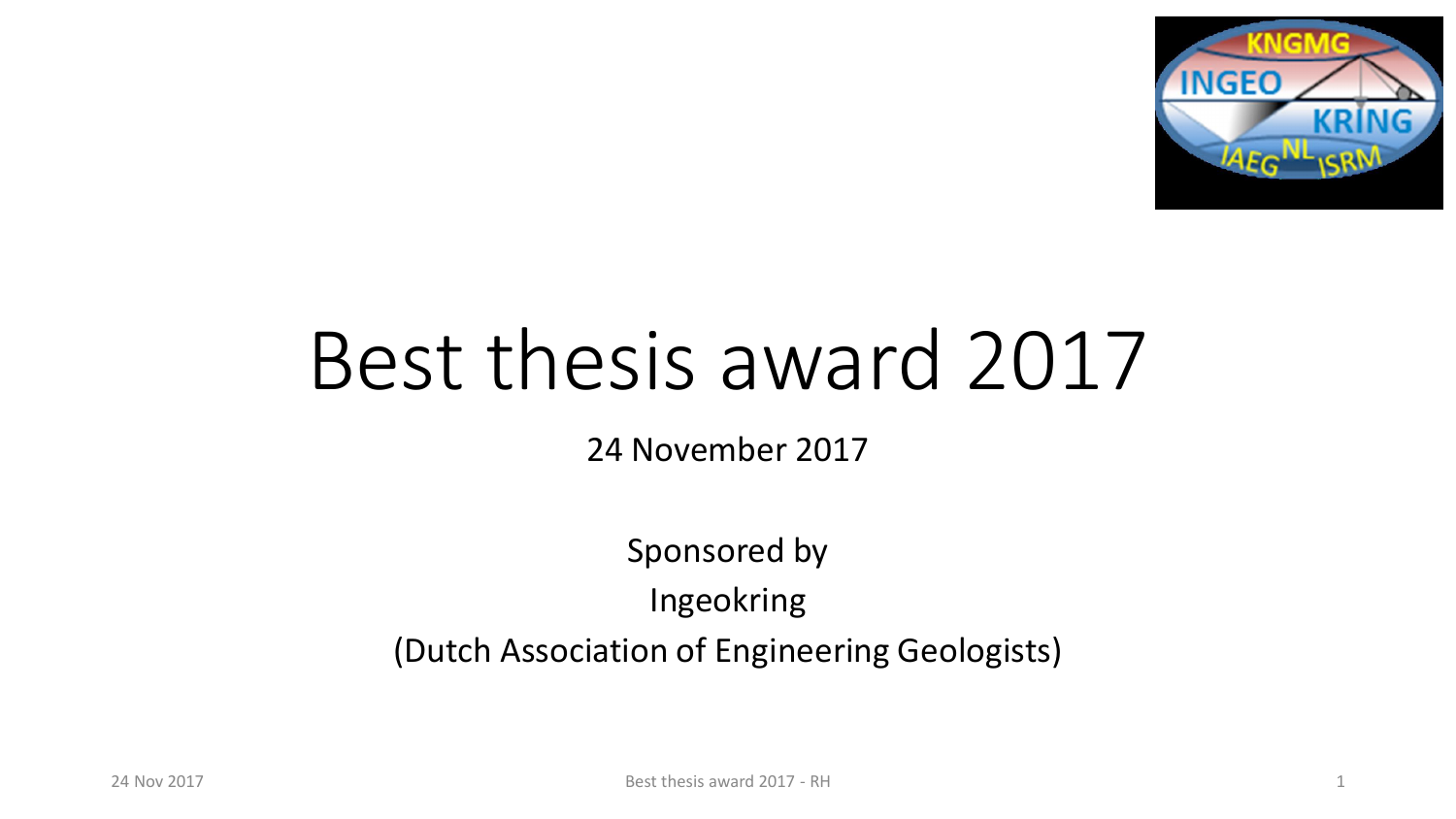# Best thesis award 2017 Committee



Gerrit de Vries (Marine Sampling Holland BV) Oscar Mooijman (Royal HaskoningDHV) Dominique Ngan-Tillard (secretary) (Delft University of Technology) Robert Hack (chair) (University Twente)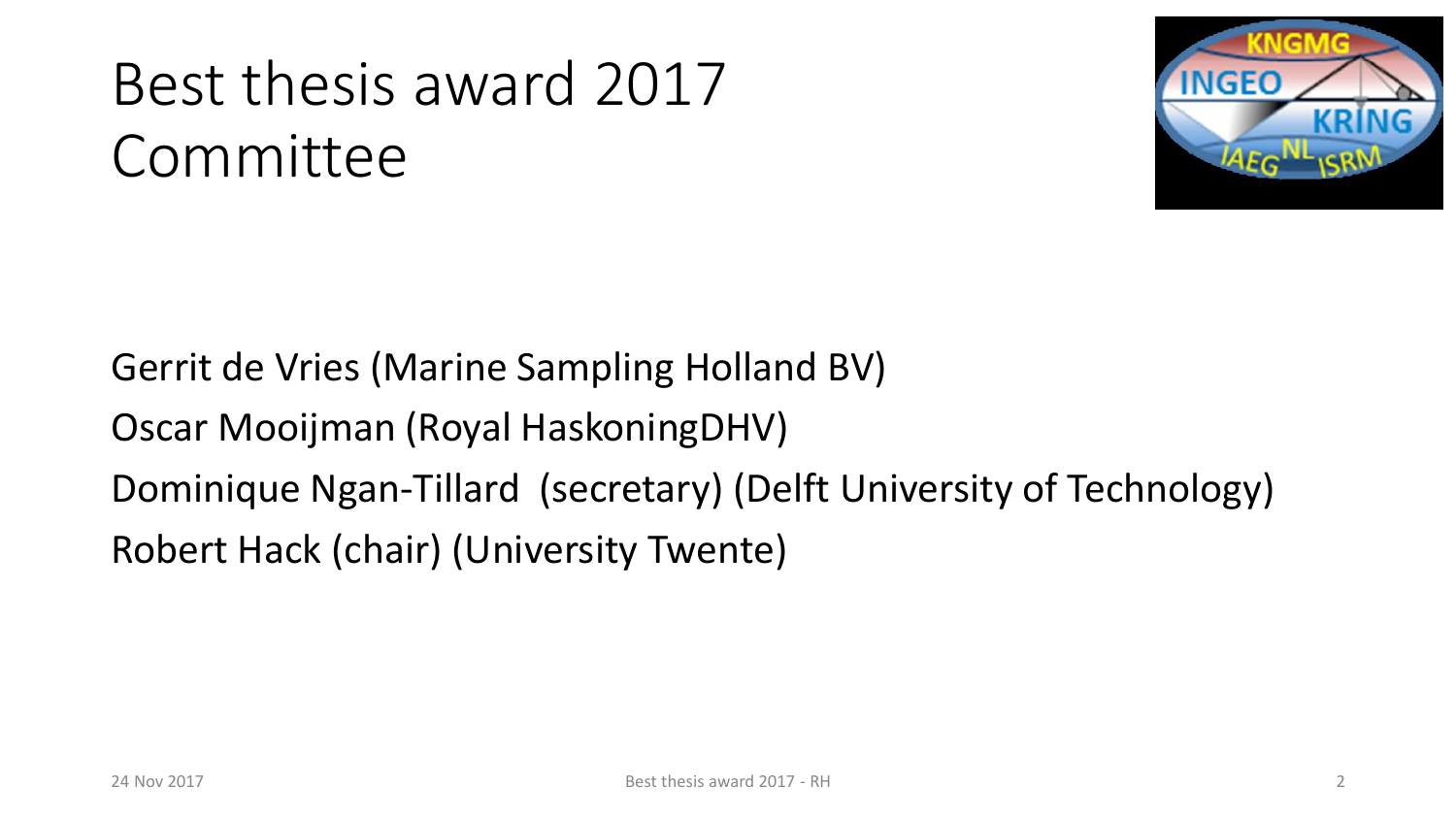

### Four nominations

All thesis:

- High standard, good layout, well written and well done
- Topics range from clay to bio-materials, mathematics, and computer code, applied to dikes, tunnels, cold regions, and many other applications
- Topics originating in Engineering Geology, Civil and Geotechnical Engineering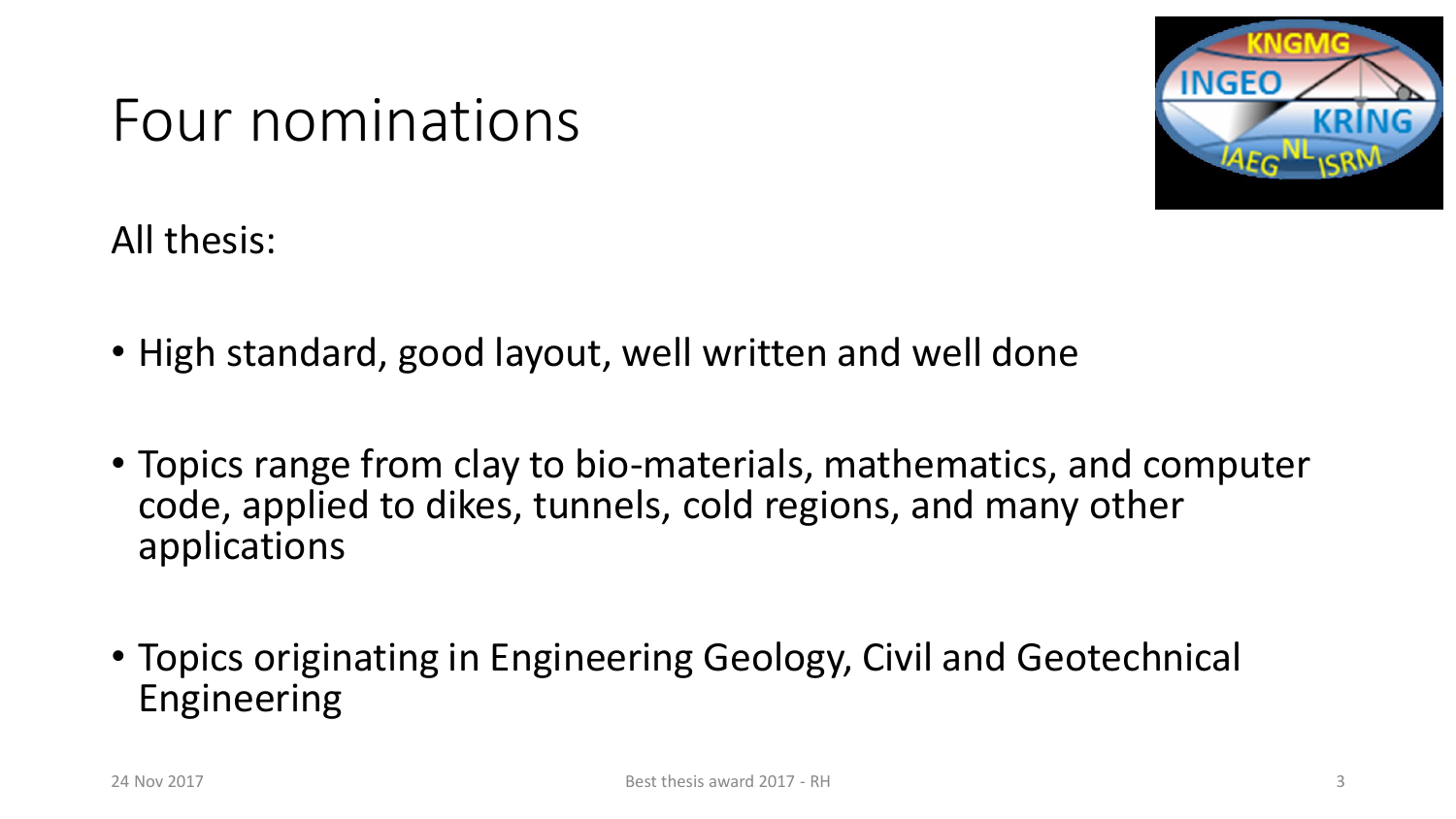## Cracking Up: The Influence of Water Availability on the 3D Desiccation Crack Pattern in Kaolin Clay



#### Alisha Shanti Pengel

Master of Science in Applied Earth Sciences, specialization: Geo-engineering, Delft University of Technology, 11 November 2016 (Supervisor: Prof dr Cristina. Jommi)

#### Desiccation fissures effects on the performance of flood defense clay embankments.

- Interesting subject, practical and important in the Netherlands
- Good layout, well written and well done

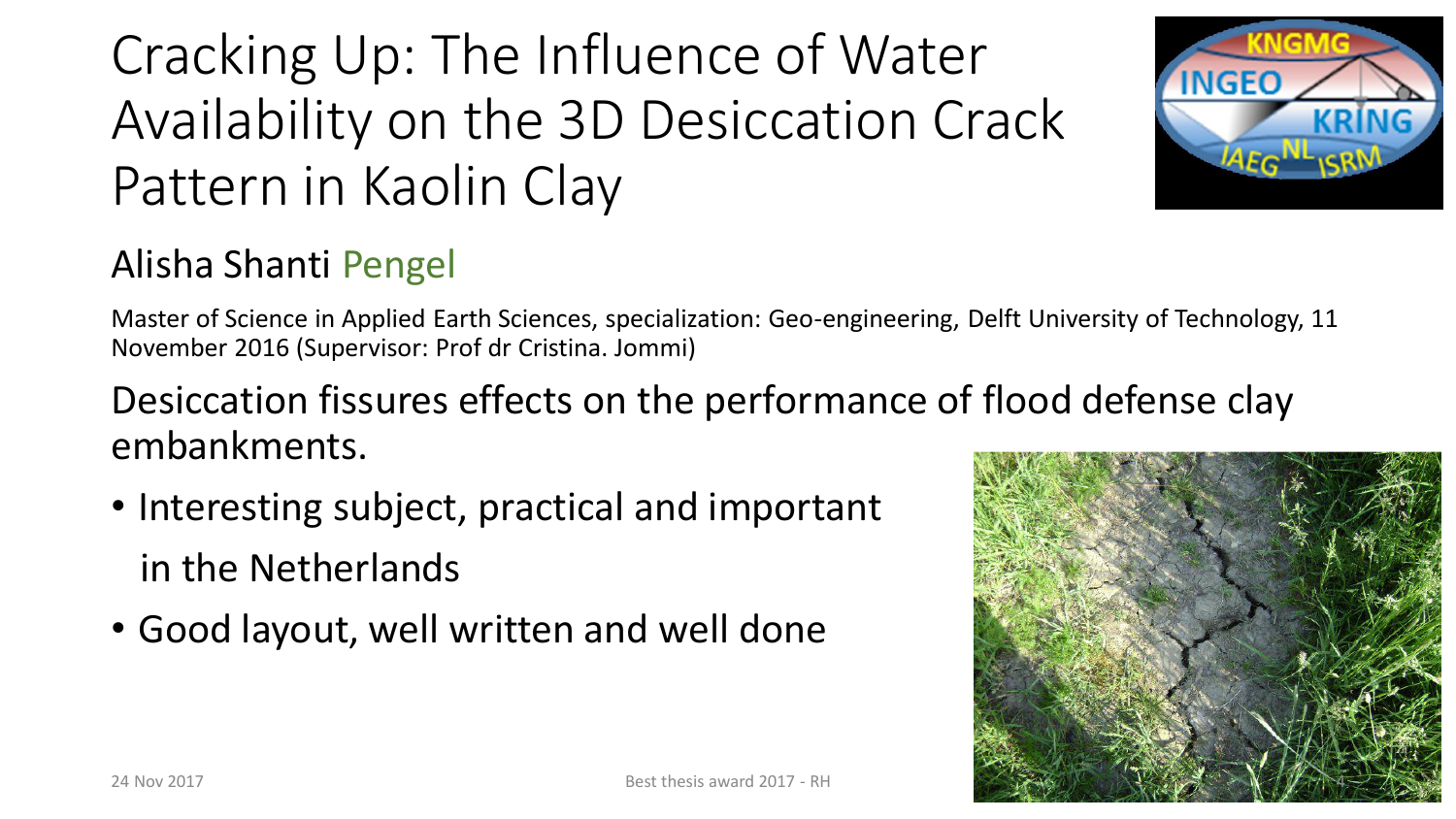# Contact modelling in the Material Point Method



#### Ivaylo Pantev

Master of Science in Civil Engineering, Geo-Engineering specialization, Delft University of Technology, 27 October 2016 (Supervisor: Dr Phil Vardon)

Formulation of code and detail investigations on the Material Point Method as alternative to the Finite Element Method

- Theoretical, mathematical subject
- Good layout, well written also for the less mathematically gifted

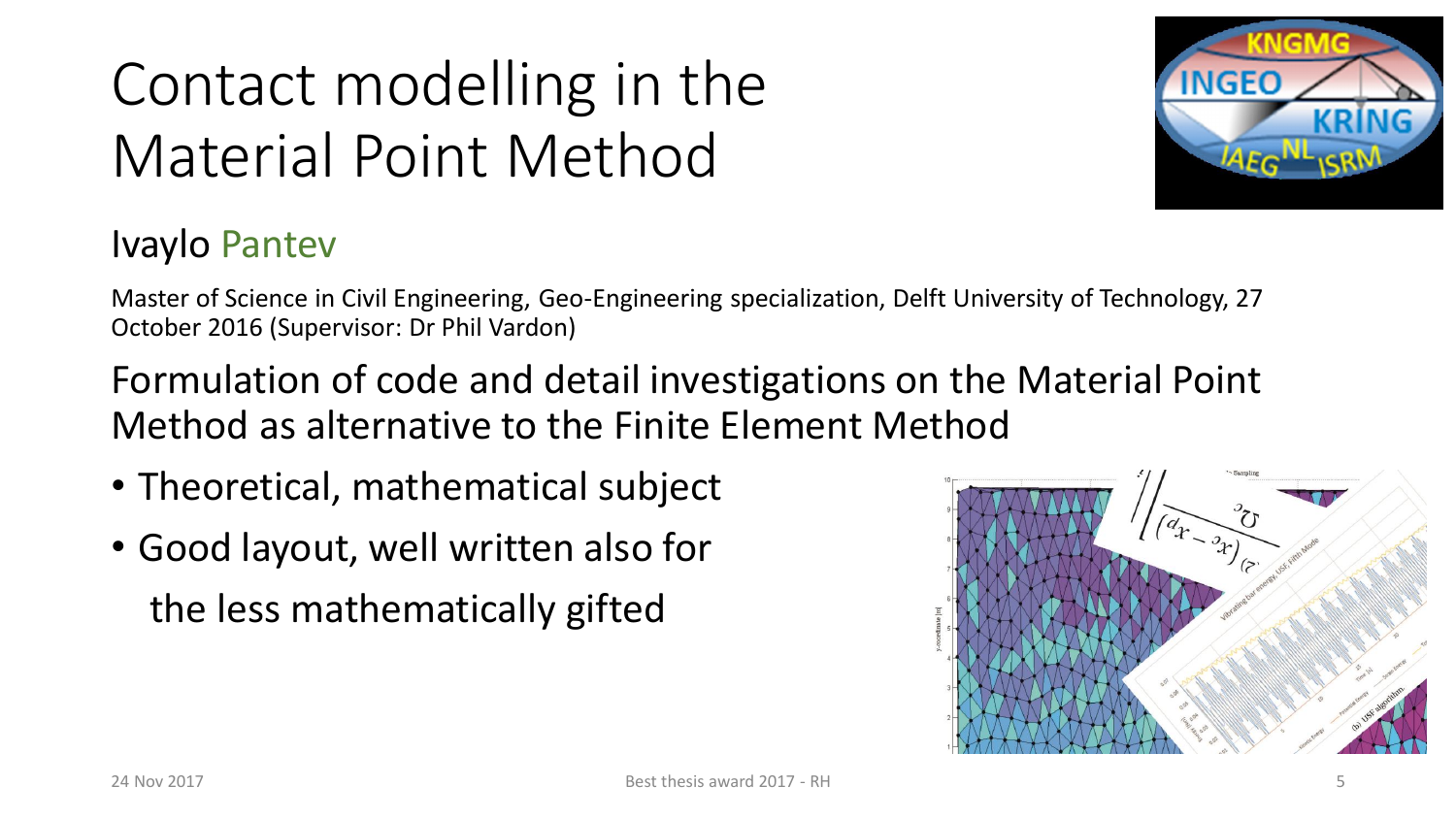### The Frozen & Unfrozen Barcelona Basic Model; A verification and validation of a new constitutive model

#### Manuel Aukenthaler

Master of Science, Delft University of Technology, 15 July 2016 (Supervisors: Dr Ir Ronald Brinkgreve & Dr. Adrien Haxaire) (sponsor Plaxis)

Features of the mechanical behavior of frozen and unfrozen soil in a new constitutive model.

- Theoretical (mathematical) and practical thesis
- Highly relevant in tunnel excavation with ground freezing and for construction in cold regions
- Good layout, well written, well done



**INGEO** 

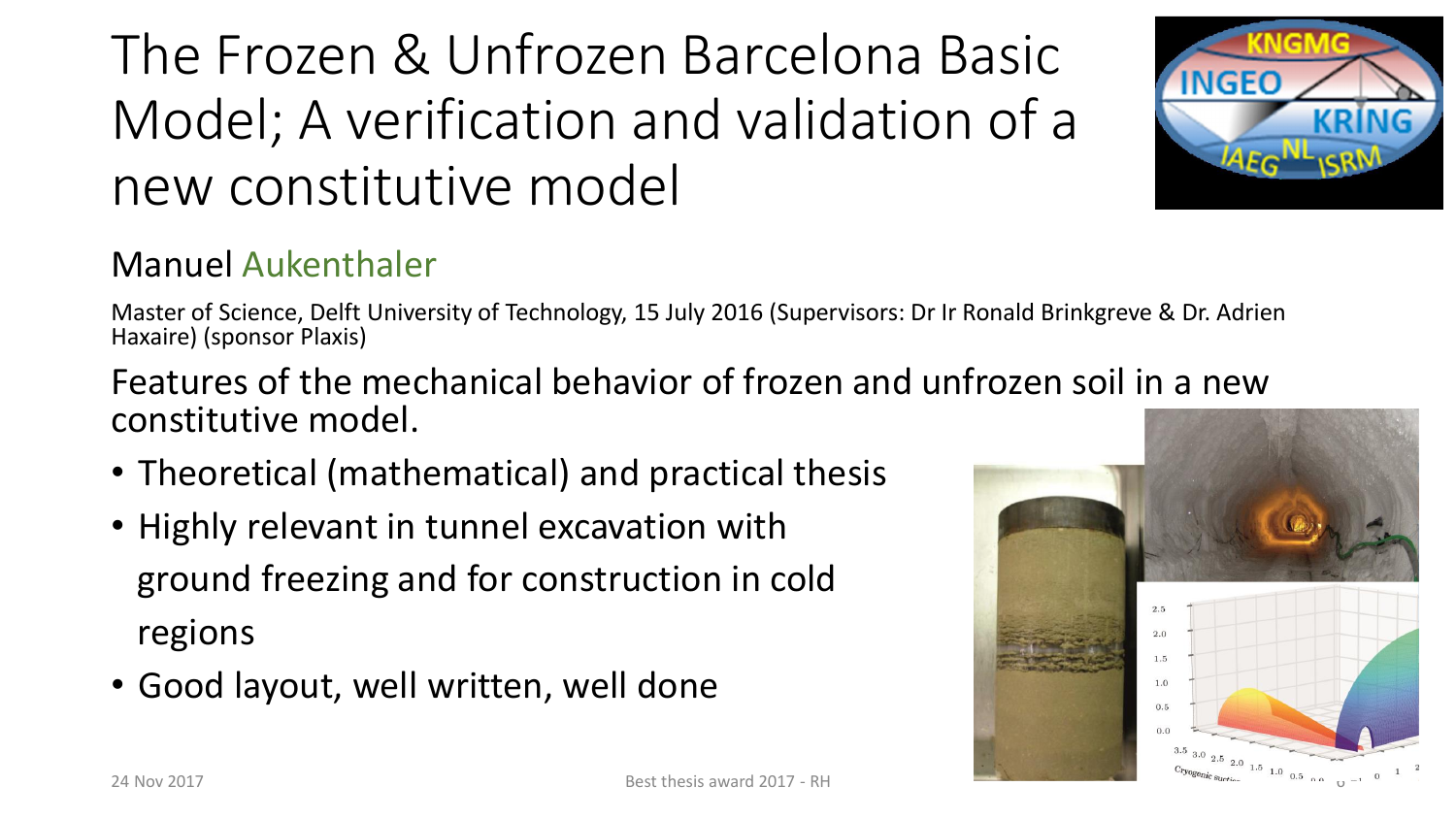### CoRncrete A bio-based construction material Yask Kulshreshtha



Master of Science in Civil Engineering, Delft University of Technology, 30 July 2015 (Supervisors: Prof Erik Schlangen, Dr Henk Jonkers, Dr Phil Vardon & Dr Leon van Paassen)

Durability and other tests on CoRncrete; which is corn starch based biomaterial of corn starch with water and sand,  $0 \text{ min}$ 5 min

- Practical, civil & biology engineering, with possible implementation and testing
- Good layout, well written
- Very original idea

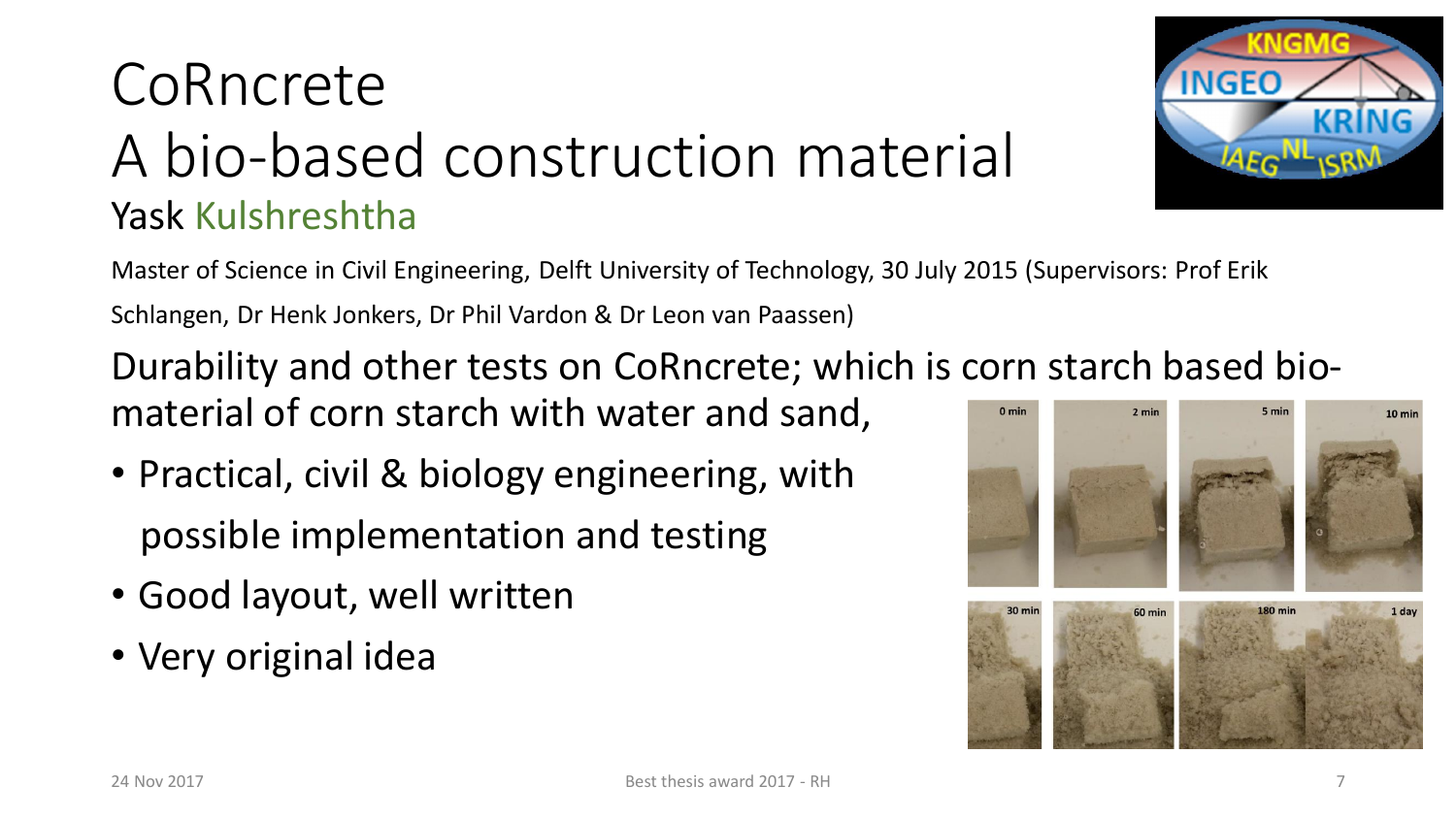### Winner



#### The Frozen & Unfrozen Barcelona Basic Model; A verification and validation of a new constitutive model

by

Manuel Aukenthaler